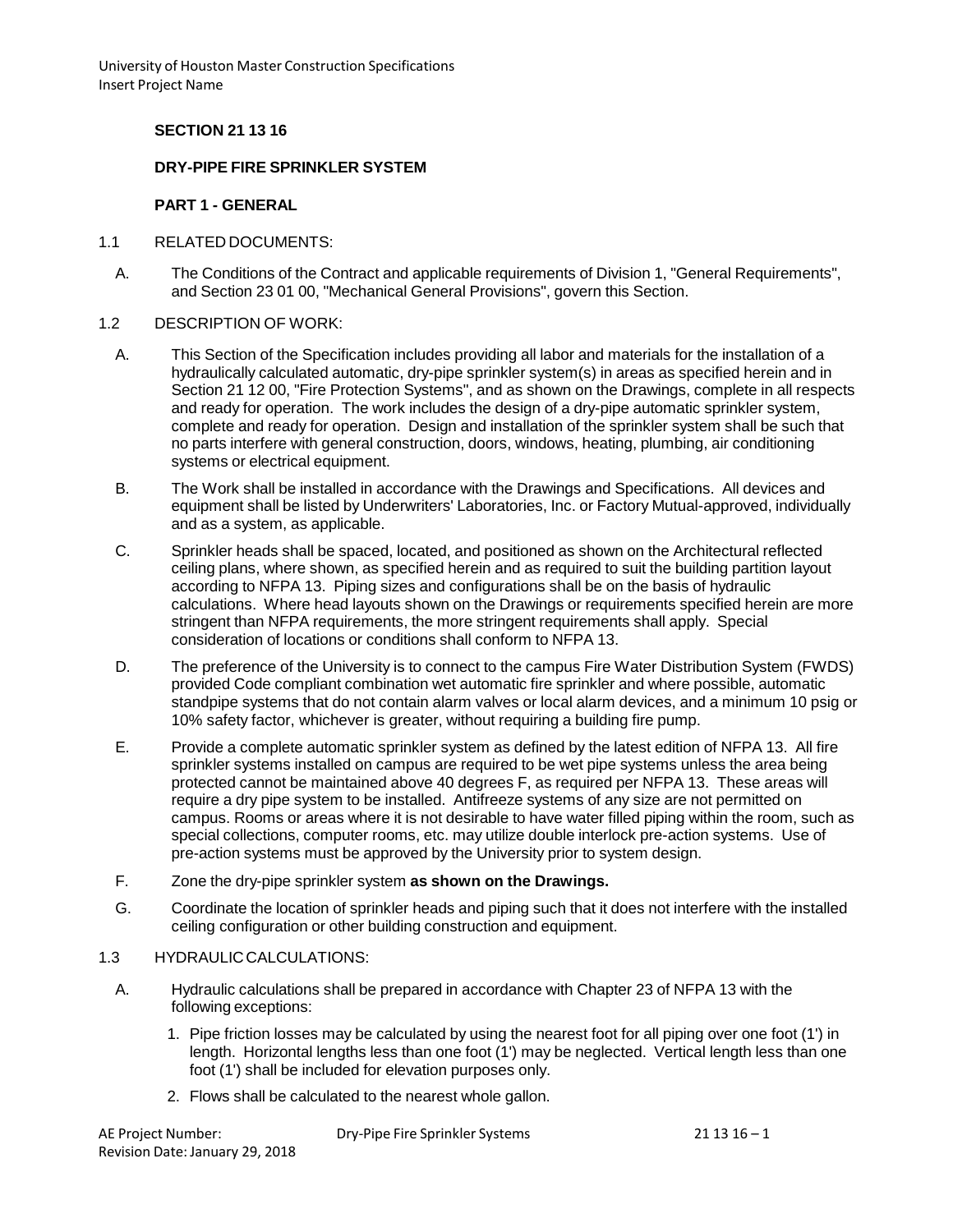- 3. Velocity pressures may be neglected.
- 4. Velocities in underground piping shall not exceed 16' per second. Velocities in all other piping shall not exceed 20' per second. Velocities in standpipes must be calculated based on the combined sprinkler flow and hose flow.
- 5. Total sprinkler system flow shall not exceed 110% of the required flow.
- 6. The sprinkler/standpipe risers accommodate both the sprinkler and standpipe hose stream flows. Each riser shall accommodate 250 gallons per minute flow for standpipe hose stream.
- 7. Hydraulic calculations shall be performed by a State of Texas Licensed Responsible Managing Employee (RME) in the direct employ of the fire protection contractor.
- 8. Provide 10 psi safety factor for all sprinkler system hydraulic calculations.

## **9. No flexible drop sprinkler heads will be allowed.**

## 1.4 QUALITYASSURANCE:

- A. Contractor: The fire protection system shall be designed and installed by a fire protection contractor who is licensed by the State of Texas to perform fire protection work of the type specified for this project. The fire protection contractor shall have a minimum of 5 years of experience in the installation of fire protection work of the type specified for this project.
- B. Applicable Publications: The University, the International Building Code, National Fire Codes as published by the National Fire Protection Association (NFPA), State Fire Marshal, and the University of Houston Fire Marshal's requirements contain fire protection criteria and requirements for the design of all fire suppression systems. The publications listed below form a part of this Specification to the extent referenced. The publications are referred to in the text by basic designation only.
	- 1. National Fire Protection Association (NFPA):
		- a. NFPA 13- Standard for the Installation of Sprinkler Systems.
		- b. NFPA 14- Standard for the Installation of Standpipe and Hose System.
		- c. NFPA 20- Standard for the Installation of Centrifugal Fire Pumps.
		- d. NFPA 24- Standard for the Installation of Private Fire Service Mains.
		- e. NFPA 70- National Electrical Code.
	- 2. Underwriters' Laboratories, Inc.:
		- a. Fire Protection Equipment Directory (Latest Addition).
	- 3. Factory Mutual Engineering Corporation (FM):
		- a. Approval Guild (Latest Addition).
	- 4. American National Standards Institute (ANSI):
		- a. Z 53 Safety Color Code for Marking Physical Hazards.
		- b. A 14 Safety Requirements for Fixed Ladders.
	- 5. Materials shall be installed in accordance with NFPA 13. All valves, fittings, hose, sprinkler heads, and equipment shall be UL or FM-labeled. All necessary points of city connections shall be matched to city equipment.
	- 6. Acceptable Manufacturers: The model numbers listed in the Specifications establish a level of quality and material. The following manufacturers are acceptable subject to compliance with the requirements of these Specifications.
		- a. Sprinkler Equipment:
			- 1) Viking Corporation.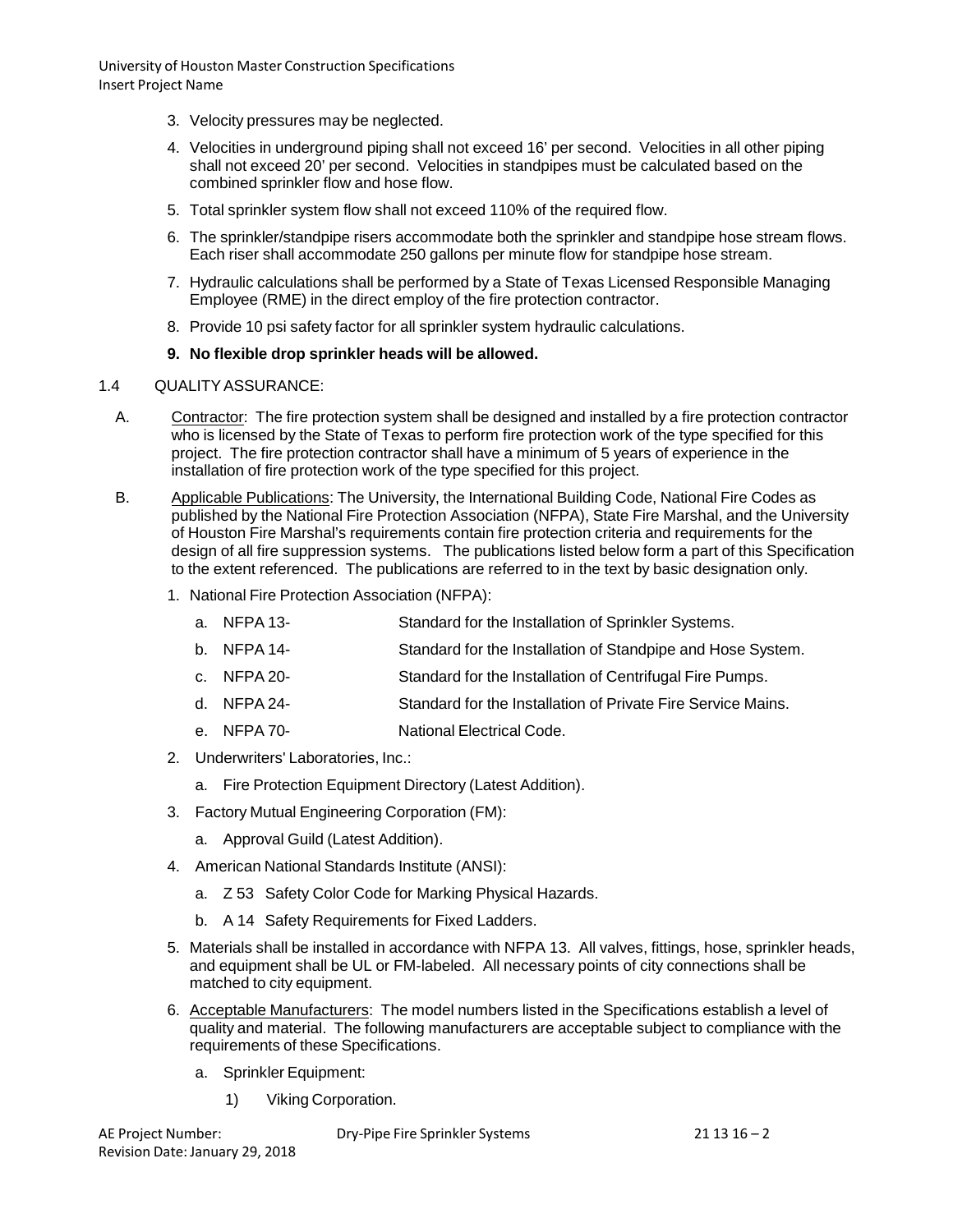- 2) Grinnell Fire Protection Systems Co., Inc.
- 3) Automatic Sprinkler Corporation.
- 4) Firematic Sprinkler Devices, Inc.
- 5) Reliable Automatic Sprinkler Co.

#### 1.5 SUBMITTALS:

- A. The University of Houston Project Manager shall review and distribute all submittals for approval by the University insurer, the U of H Fire Marshal, the Owner's representative, and others as appropriate.
- B. Refer to provisions established in the Project Specifications and in related section of Division 01 General Requirements. All product data shall be submitted under provisions of Division 01.
- C. Shop drawing submittals shall include, but not be limited to:
	- 1. Cut sheets marked to clearly indicate all fire protection system materials, accessories and manufacturers to be used, including, but not limited to dry pipe valve assemblies, pipe and fittings, pipe hangers and supports, valves, sprinkler heads, specialties, waterflow switches, valve supervisory switches, and other required materials. This shall include cut sheets on all grooved piping system components and all manufacturers which will be used on the project.
	- 2. Samples of sprinkler heads to be furnished.
	- 3. Preliminary submittal drawings showing all proposed sprinkler head locations for Architect/Engineer approval and including a layout and details sufficient to indicate the coordination of the location of sprinkler heads with the installed ceiling configuration shall be provided.
	- 4. The Contractor shall submit detailed and accurate shop drawings prepared in accordance with NFPA 13, NFPA 14 (if applicable), and NFPA 24 for approval of all equipment to be constructed and installed. Shop drawings shall identify all materials and list all equipment to be used. Shop drawings shall include ceiling grid or reflected ceiling layout and shall be coordinated with other trades prior to submittal. Final fire protection system shop drawings showing all piping sizes and elevations, sprinkler head types and hydraulic calculations. Piping shall be sized and elevation of mains shall be indicated. Drawings shall be approved by state and local authorities prior to being submitted. Drawings shall be in accordance with NFPA 13 and NFPA 20 shall be submitted to the Engineer for approval prior to fabrication of piping. Hydraulic calculations shall be a part of this submittal. A fire pump characteristic curve for the building fire pump shall be a part of this submittal.
	- 5. Hydraulic calculations for sprinkler systems shall comply with NFPA 13 and shall include comprehensive hydraulic data sheets. Provide a 10 psi or 10% whichever is greater safety factor for all sprinkler system hydraulic calculations.
	- 6. No work shall be performed until the University has approved the shop drawings, calculations, and data sheets. The Contractor is solely liable for any work performed prior to this approval.
	- 7. The submittal shall include a statement from the sprinkler contractor certifying that the design meets the hydraulic design parameters stated in this Specification.
	- 8. Additional items as specified in Section 23 01 00 and Section 21 12 00.

#### 1.6 PRODUCT DELIVERY, STORAGE AND HANDLING:

- A. Deliver sprinkler system components in factory-fabricated water resistant packaging.
- B. Handle sprinkler system components carefully to avoid damage to components, enclosures, and finish.
- C. Store sprinkler system components in a clean, dry space and protect from weather.

| AE Project Number:              |  |
|---------------------------------|--|
| Revision Date: January 29, 2018 |  |

Dry-Pipe Fire Sprinkler Systems 21 13 16 – 3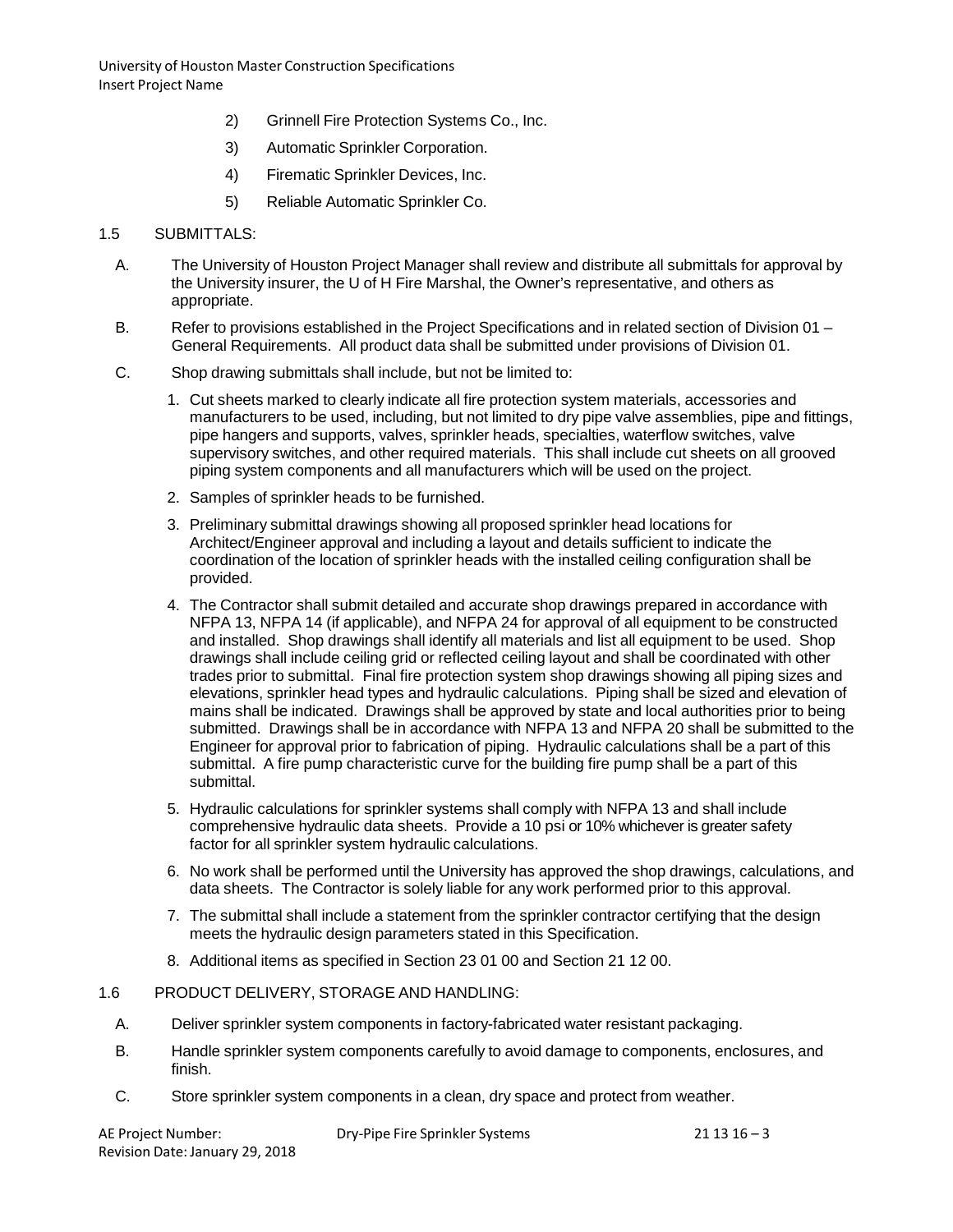PART 2 - PRODUCTS

### 2.1 SYSTEM DESCRIPTION:

- A. The dry-pipe sprinkler system shall be a fixed water type fire protection sprinkler system of the air charged type which automatically controls the water supply to fusible sprinkler heads for control of fire. **No flexible drop sprinkler heads will be allowed.**
- B. Sprinklers shall be listed or FM approved and shall not include O-rings seals. Any sprinkler that incurs damage, is painted, or is sprayed with any obstructive material during construction shall be replaced at no cost to the University. Installation of sprinklers shall be coordinated with other work, including duct and electric fixture installation, to prevent sprinkler obstructions.
- C. Sprinklers located less than eight feet above finished floor or that may be subject to mechanical damage shall be provided with guards listed for use with the model of sprinkler installed.
- D. Quick-response sprinklers are required throughout all light-hazard occupancies, and may also be installed in ordinary-hazard occupancies for the quick-response hydraulic design area reduction per NFPA 13 for utilizing quick-response sprinklers. Extended coverage sprinklers may be utilized if proven in the hydraulic calculations.
- E. Where required by the project, sprinklers shall be centered in two directions in ceiling tiles. Pendent sprinklers required to be placed in the center of ceiling tiles, shall be supplied from a return bend that connects to an outlet at the top of the fire sprinkler branch line piping.
- F. Main electrical equipment rooms may have alternate protection such as a pre-action, dry sprinkler systems or chemical suppression system. Approval must be sought by appropriate department in cooperation with the UH Fire Marshal's Office.
- G. The sprinkler system shall be designed to meet the more stringent of the requirements of NFPA 13 or the following requirements:
	- 1. Storage rooms and mechanical equipment room shall be hydraulically calculated and designed to provide 0.18 gpm/sf over the hydraulically most remote 3900 square foot area (Ordinary Hazard Group 3) or over the entire area, whichever is less.
	- 2. Parking garage and ramps shall be hydraulically calculated and designed to provide 0.15 gpm/sf over the hydraulically most remote 2600 square foot area (Ordinary Hazard Group 1) or over the entire area, whichever is less.
	- 3. Minimum design shall be hydraulically calculated and designed to provide 0.12 gpm/sf over the hydraulically most remote 3900 square foot area.
- H. All sprinkler heads in general shall be in a straight line, parallel to the lines of the building and shall be located in the approximate center of ceiling tiles. **[Sprinkler heads in public finished areas shall be located exactly (double swing connection) where shown on the Architectural reflected ceiling plans.]** Sprinkler head quantities, where shown, are the minimum which must be provided. If additional heads are required to meet NFPA 13, the location of additional heads must be approved by the Architect. The Contractor shall submit Sprinkler Head locations to the Architect and Engineer for location and type approval **prior to** completing the sprinkler system design, unless otherwise instructed, in writing, by the Architect.
- I. Sprinkler heads in rooms with electrical equipment shall be located as far as code requirements allow from electrical equipment.

# 2.2 SYSTEM COMPONENTS:

- A. System components for each zone shall include, but not be limited to:
	- 1. Dry-pipe valves and trim.
	- 2. Main drain valves.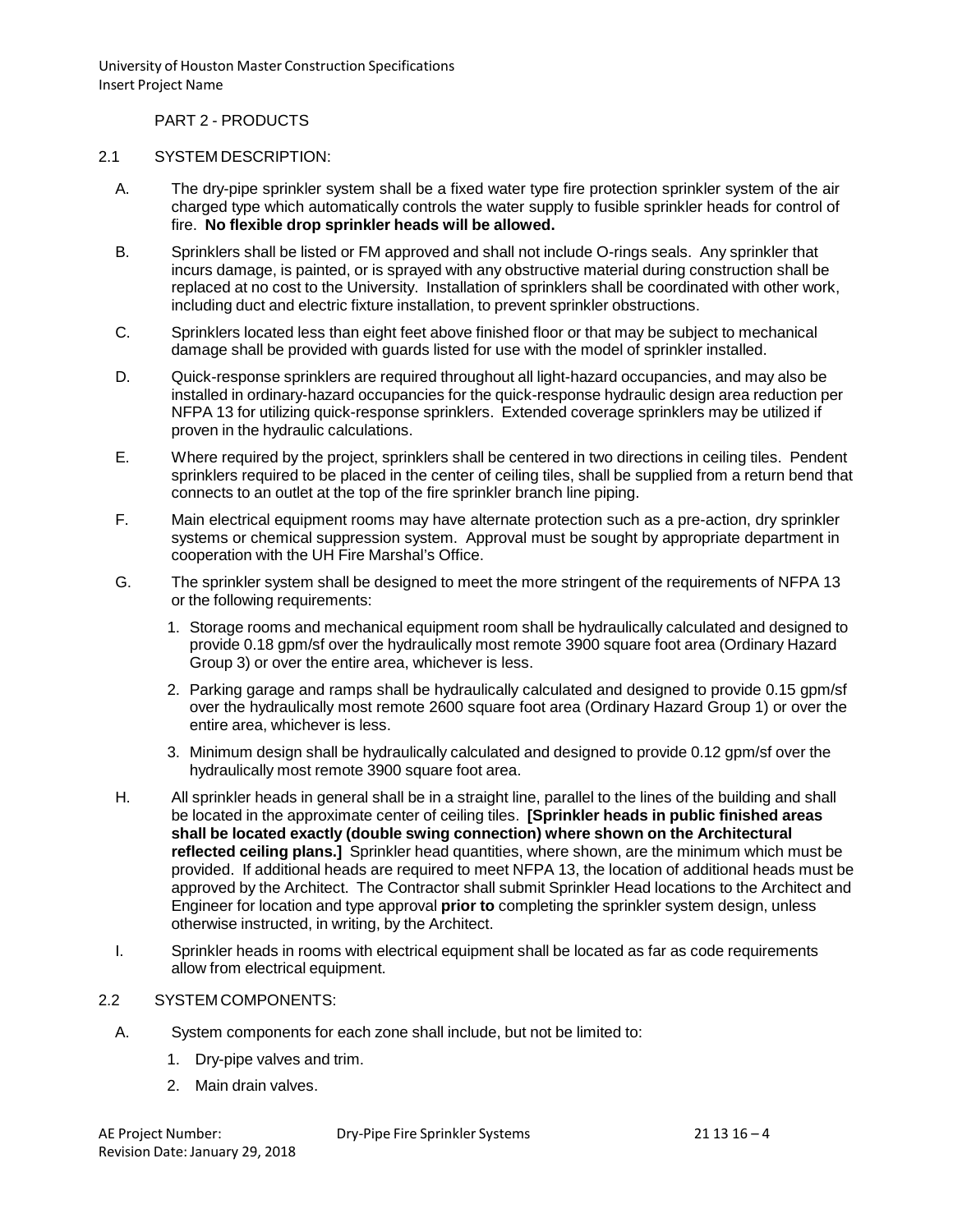- 3. Air supplies.
- 4. Pressure switch.
- 5. Alarm test valve.
- 6. Waterflow pressure switches.
- 7. Valve supervisory switches.
- 8. Piping.
- 9. Sprinkler heads.
- 2.3 DRY PIPE VALVES:
	- A. Valve: Provide a 175 psi WWP rated, bronze fitted, cast iron body dry-pipe valve assembly with EPDM seats, spring-loaded latching clapper and required tapped trim connections. Valve shall be Viking Model E, Reliable Model D, or an approved equal.
	- B. Trim: Provide valve with all required trim including, but not limited to, drip check valve, drain cup, reset bar, alarm test shutoff valve, drain check valve, accelerator, variable pressure retard, air pressure switch, and other required trim.
- 2.4 AIR SUPPLIES:
	- A. Dry pipe systems shall be filled from a constant source of air (if shown on the drawings) or from a high capacity portable air compressor. The air pressure in the system shall be maintained by a selfcontained air pressure maintenance device which is set at design pressure. To automatically maintain the design air pressure a maintenance air compressor shall be provided and shall operate on 120 volt, 20 ampere, single phase power. A pressure switch shall be provided to turn the compressor off when the design air pressure is reached, and on when the pressure falls below the design air pressure.
- 2.5 PIPE AND FITTINGS:
	- A. Refer to Section 21 12 00 for pipe and fitting requirement.
- 2.6 PIPING FABRICATION/SHOP DRAWINGS:
- A. Piping fabrication/shop drawings shall be submitted for all fire protection and sprinkler piping. Refer to Section 21 12 00 for additional requirements.
- 2.7 PIPE HANGERS AND SUPPORTS:
	- A. Refer to Section 21 12 00 for pipe hanger and support requirements.
- 2.8 SLEEVES AND ESCUTCHEONS:
	- A. Refer to Section 21 12 00 for pipe sleeve and escutcheon requirements.
- 2.9 VALVES:
	- A. Refer to Section 21 12 00 for fire protection valve requirements.
- 2.10 SPRINKLERHEADS/SPECIALTIES:
	- A. Unless otherwise specified, sprinkler heads shall have 165<sup>3</sup>F ordinary degree rating. Heads located within the air streams of heat emitting equipment and located at the top of elevator shafts shall be selected for proper temperature rating. Corrosion-resistant sprinkler heads shall be installed where they are exposed to weather, moisture, or corrosive vapors. Heads installed where they might receive mechanical injury or are less than 7' above the floor level shall be protected with approved guards in accordance with NFPA 13. Sprinkler guards shall be provided for sprinklers in electrical

Dry-Pipe Fire Sprinkler Systems 21 13 16 – 5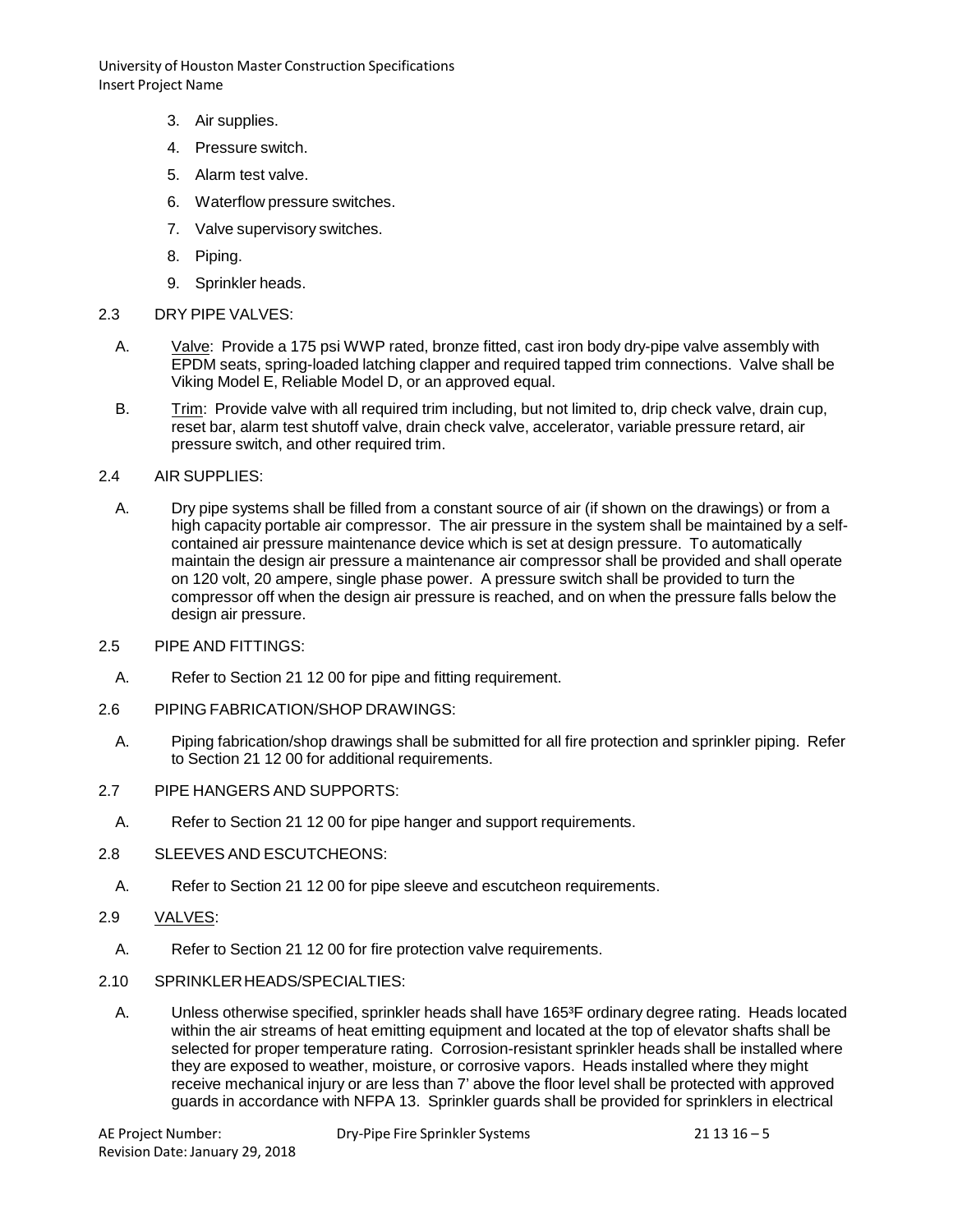> closets. Sprinklers in areas with suspended ceilings shall be pendant type, with pipe and fittings located above the suspended ceiling. **No flexible drop sprinkler heads will be allowed.**

- B. Sprinkler heads in finished areas shall be Reliable Model G semi-recessed chrome-plated heads with a **[white] [polished chrome-plated]** escutcheon or an approved equal. Sprinkler head shall be UL-listed and FM-approved with the provided escutcheon plate.
- C. Sprinkler heads in the unfinished areas shall be Reliable Model G or approved equal brass, upright pendant heads as required.
- D. Pendant sprinkler heads for dry pipe sprinkler systems shall be Reliable Model A, chrome plated dry pendant sprinkler heads with pendant length as required.
- E. Provide a metal cabinet containing a stock of spare sprinkler heads of all types and ratings installed. The cabinet shall be located where the temperature will not exceed 100°F; the location shall be approved by the Owner. The number of spare sprinklers shall conform to Section 3-16.7 of NFPA 13.
- 2.11 PRESSURESWITCH:
	- A. An auxiliary pressure switch shall be provided to provide a loss of air flow alarm to the sprinkler control panel.
- 2.12 VALVE SUPERVISORY SWITCHES:
	- A. All valves that affect the flow of fire protection water to any area shall be supervised. Switches shall be Potter Electric Signal Co. Model OSYS-U or and approved equal.
	- B. Supervisory switches shall be furnished and installed by this Contractor and wired by Division 28. Coordinate wiring of all switches with Division 28.
- 2.13 WATERFLOW PRESSURE SWITCHES:
	- A. Viking or equal waterflow pressure switches, with adjustable retard feature shall be provided in the supply pipe to each zone for remote alarm. Switch shall be double-pole single-throw type and shall be rated at least 7 amperes at 125/250 volts.
	- B. Waterflow pressure switches shall be furnished and installed by this Contractor and wired by Division 16. Coordinate wiring of flow switches with Division 28.
- 2.14 BUILDING FIRE ALARM SYSTEM INTERFACE:
	- A. Each dry-pipe system shall provide a trouble signal output to the Building Fire Alarm System (wiring by Division 28) whenever a loss of air condition exists in the dry-pipe system.
	- B. Each dry-pipe system shall provide an alarm signal output to the Building Fire Alarm System (wiring by Division 28) whenever there is waterflow in the zone.
	- C. Each valve which controls the flow of sprinkler system water shall be monitored by the Building Fire Alarm System (wiring by Division 28).

# **PART 3 - EXECUTION**

- 3.1 INSTALLATION:
	- A. General: Refer to Section 21 12 00 for installation of fire protection system piping and other general requirements.
	- B. Dry-pipe System: Install and test the dry-pipe system in accordance with the system manufacturer's written installation instructions. Locate dry-pipe valves and trim in a heated space.
	- C. Inspector's Test Valves: Test valves shall be provided in accordance with Section 22 of NFPA 13, supplied from the highest and most remote part of the system in relation to the riser assembly, and shall discharge to the outside of the building or to a building drain. Test valves shall be conveniently